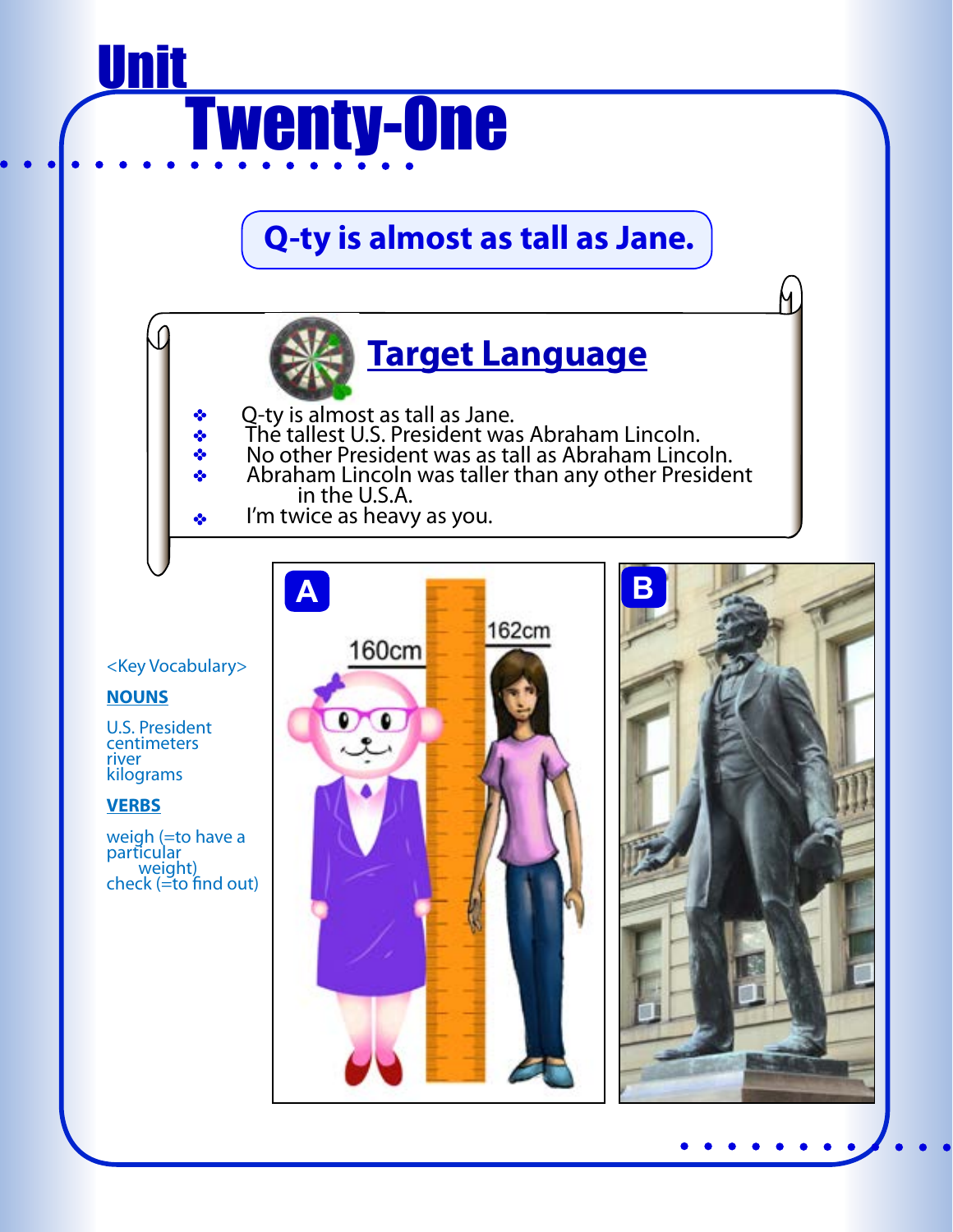# <u>Unit</u> Twenty-one

**LISTENING AND READING**

- **1. Watch your teacher playing the roles of Q-rex and Q-ty.**
- **2. Listen and repeat**

#### **3. Read and listen**

- 
- **Q-rex** : Hi, Q-ty. How tall are you?<br> **Q-ty** : I'm 160 centimeters tall. And Jane,<br>
my friend next door, is 162 centimeters tall.<br>
I'm almost as tall as her.
- **Q-rex** : Did you know that the tallest U.S.<br>President was Abraham Lincoln,<br>16th President of the U.S.A.?
- **EXECUTE:**<br>
He was 193 centimeters tall!<br> **Q-ty** : I didn't know that. So no other President<br>
was as tall as Abraham Lincoln.
- **Q-rex :** That's right. Abraham Lincoln was taller than any other President in the U.S.A

### GRAMMAR MEMO

When 'as' and 'than' are followed by personal pronouns, both subject (formal) and object (informal) forms are possible.

 He is as tall as me. =He is as tall as I (am). He is taller than me.  $=$ He is taller than I (am).

# **SPEAKING**

# **4. Look at Pictures A and B and answer your teacher's questions.**

### **WRITING**

### **5. Fill in the gaps.**

1. Abraham Lincoln was the tallest U.S. President.

= ( ) ( ) U.S. President was ( ) tall as Abraham Lincoln. = ( ) ( ) U.S. President was ( ) ( ) Abraham Lincoln.  $=$  Abraham Lincoln was taller than ( ) ( ) President in the U.S.A.

2. The Thames is the longest river in England.

 $=$  ( ) ( ) river in England is ( ) long as the Thames.  $=$  ( ) ( ) river in England is ( ) ( ) the Thames. = The Thames is longer than ( ) ( ) river in England.

# **LISTENING AND READING**

### **6. Watch your teacher playing the roles of Jason and Q-ty.**

#### **7. Listen and repeat**

#### **8. Read and listen**

- **Jason :** How much do you weigh, Q-ty?
- **Q-ty :** The last time I checked, I weighed 45 kilograms.
- **Jason :** I weigh nearly 90 kilograms. So I'm twice as heavy as you.
- **Q-ty :** Yes. I'm half as heavy as you are.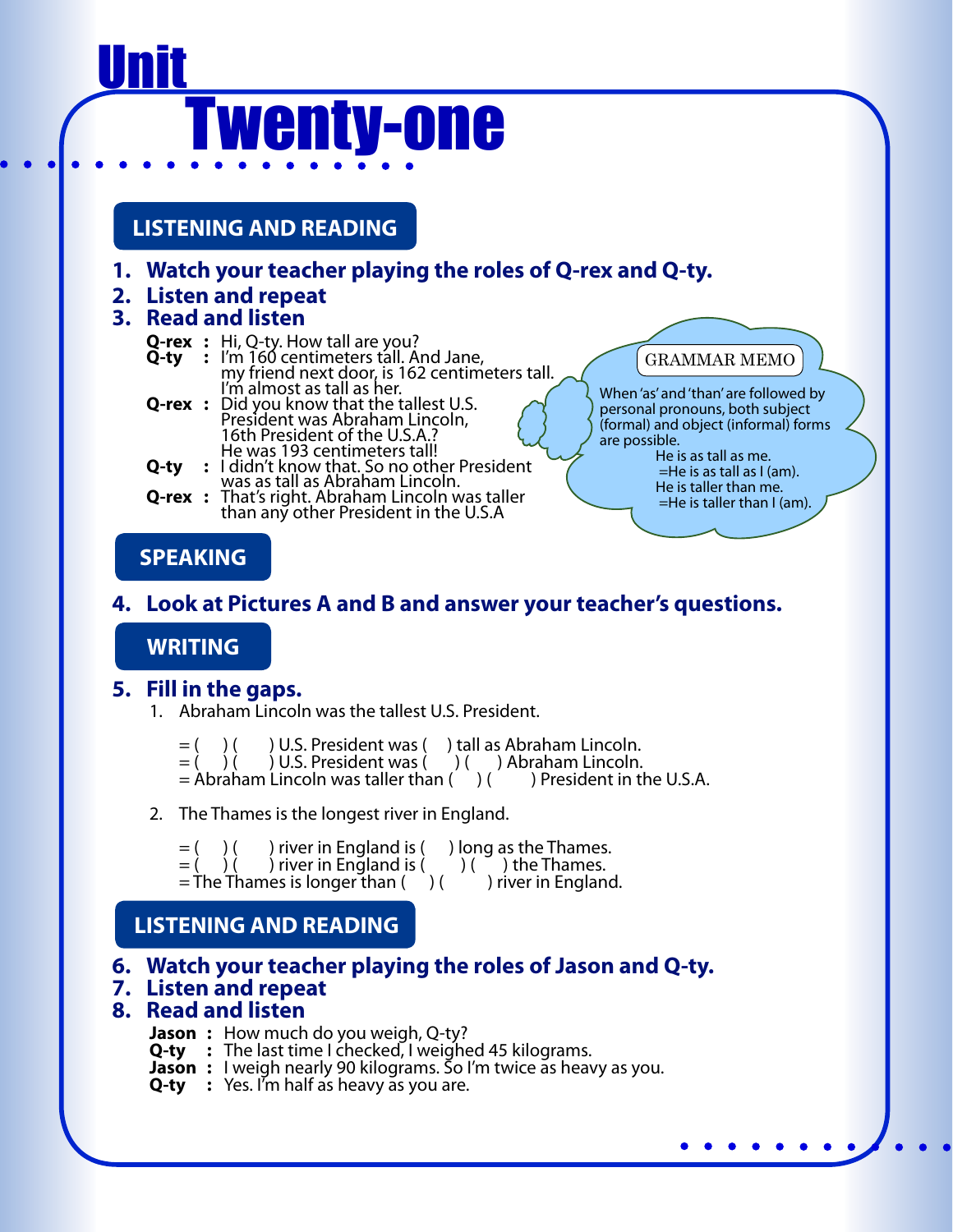# Ī <u>Unit</u> Twenty-one

#### **Grammar Reference**

*'As + adjective / adverb + as' shows that something or someone is the same or equal.*

- **adjective**
	- Q-ty is as tall as Jane. Soccer is as exciting as Rugby.
- **adverb**
	- He can run as fast as she can.
	- You write English as well as he does.
- **Quantity expressions** , such as 'half' 'twice' 'three times' , are put before 'as . . . as' This room is three times as large as that one. My father is twice as heavy as my sister.
- '**not as / so . . . as**' shows that something or someone is not the same or equal. Peter is not as tall as Jason.  $=$  Jason is taller than Peter.

### **WRITING**

#### **9. Complete the sentences. Use 'as . . . as' and a word from the box.**

big difficult exciting high

- 1. K2 is not ………………………… Mount Everest.
- 2. I passed the exam. It wasn't ………………………. I expected.
- 3. Rome is not …………………………… Tokyo.
- 4. Cricket is not ………………………………. Boxing.

#### **10. Rewrite the above sentences using the comparative form.**

- 1. Mount Everest is higher than K2.
- 2. The exam …………………………… I expected.
- 3. Tokyo ……………………………….. Rome.
- 4. Boxing …………………………………….. Cricket.

#### **LISTENING AND WRITING**

#### **11. Listen about Mary and complete the sentences below with quantity expressions.**

- 1. Mary's father is  $($   $)$   $($   $)$  as old as Mary.
- 2. Mary's father is ( ) as heavy as Mary.
- 3. Mary is  $($   $)$   $($   $)$  heavy as Mary's father.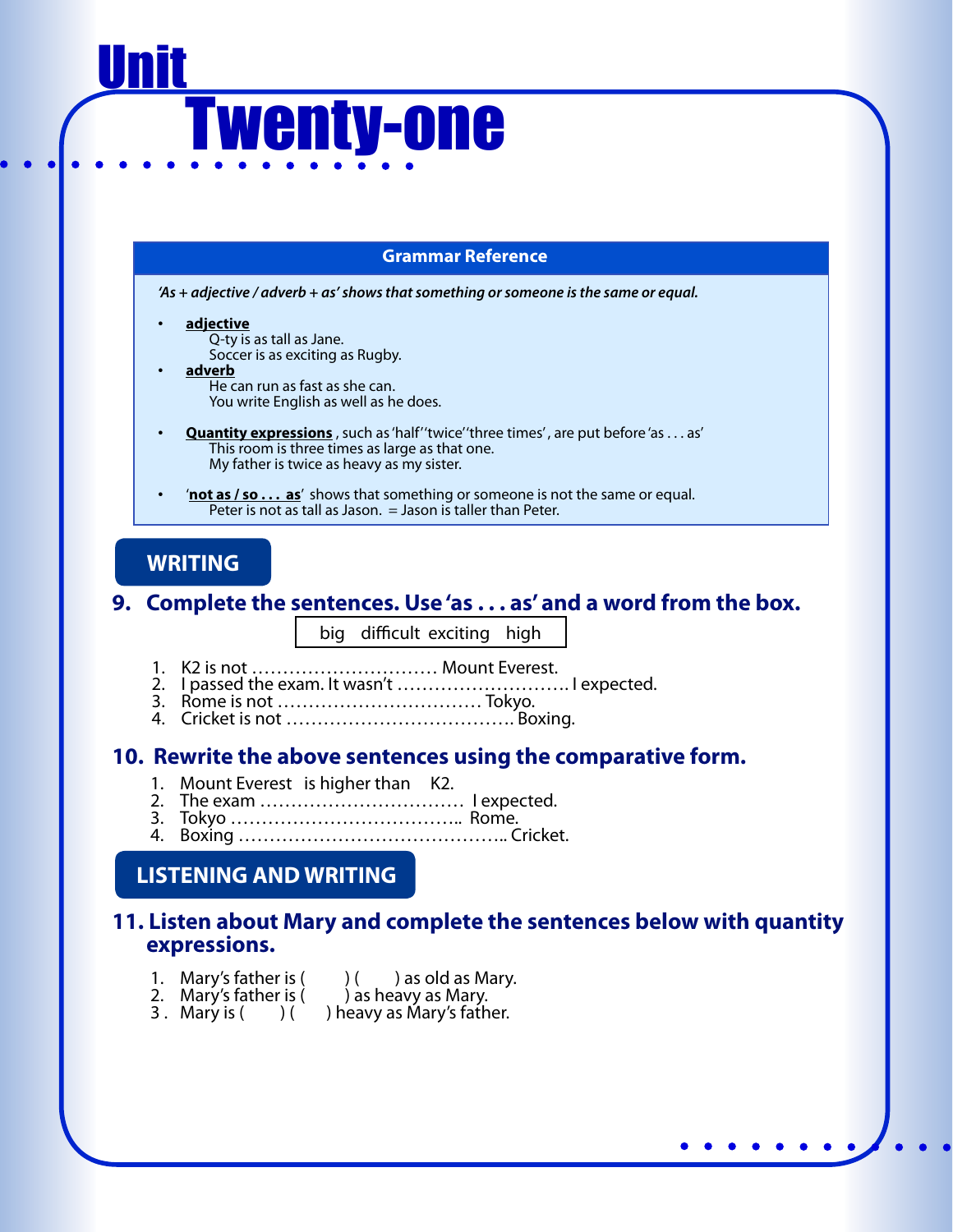# Ī <u>Unit</u> Twenty-one

**SPEAKING**

**12. Now answer your teacher's questions.** 



**WRITING**

# **Check 21** Word order

- 1. twice / am / heavy / as / as / you /  $1/$  ./
- 2. President / in / than / other / any / taller / Abraham Lincoln / was / the U.S.A / ./
- 3. other / as / as / was / tall / President / Abraham Lincoln / no / . /
- 4. Q-ty / as / as / Jane / is / tall / almost / . /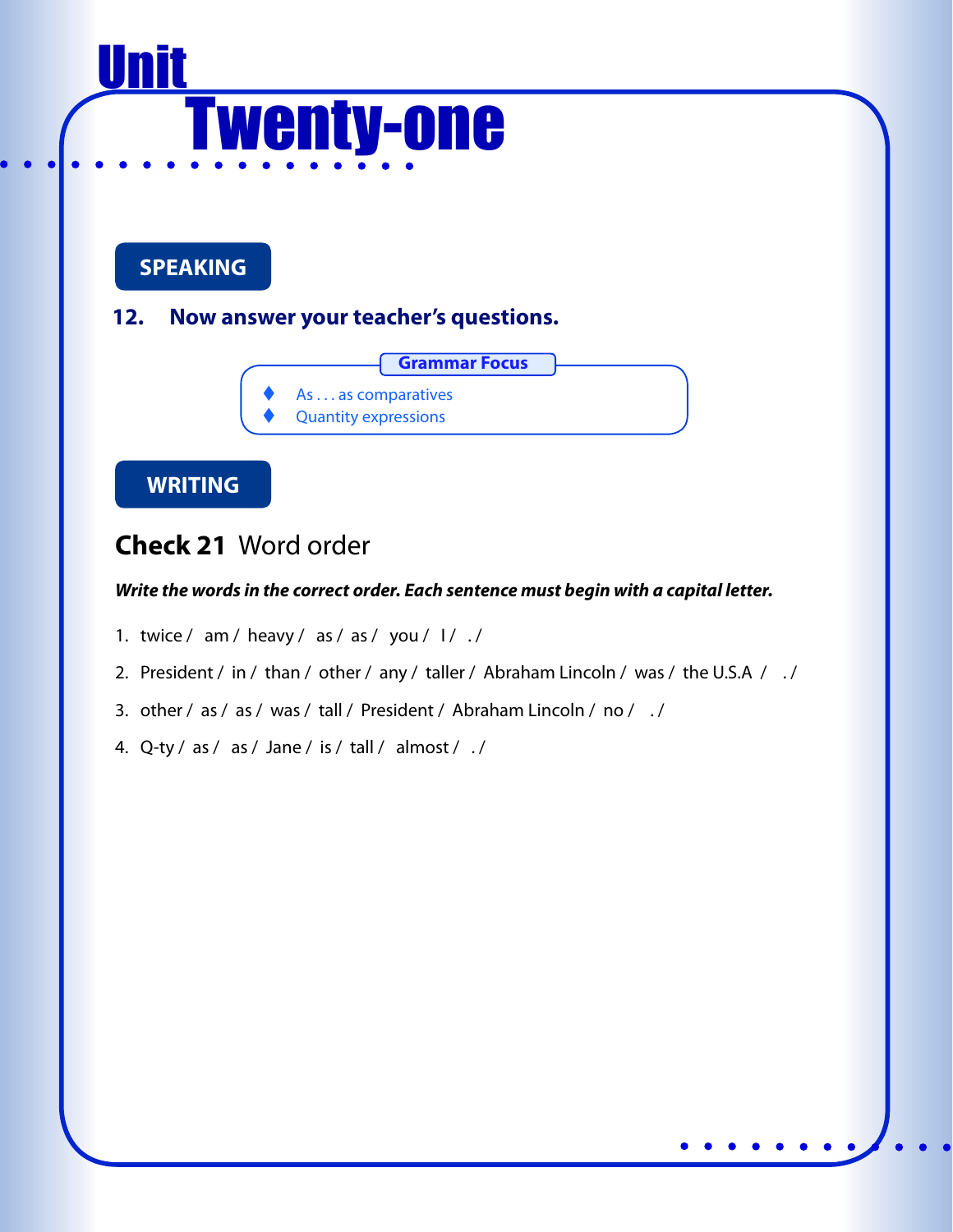# Ī <u>Unit</u> Twenty-two

# **Could you tell me the way to the nearest bank, please?**

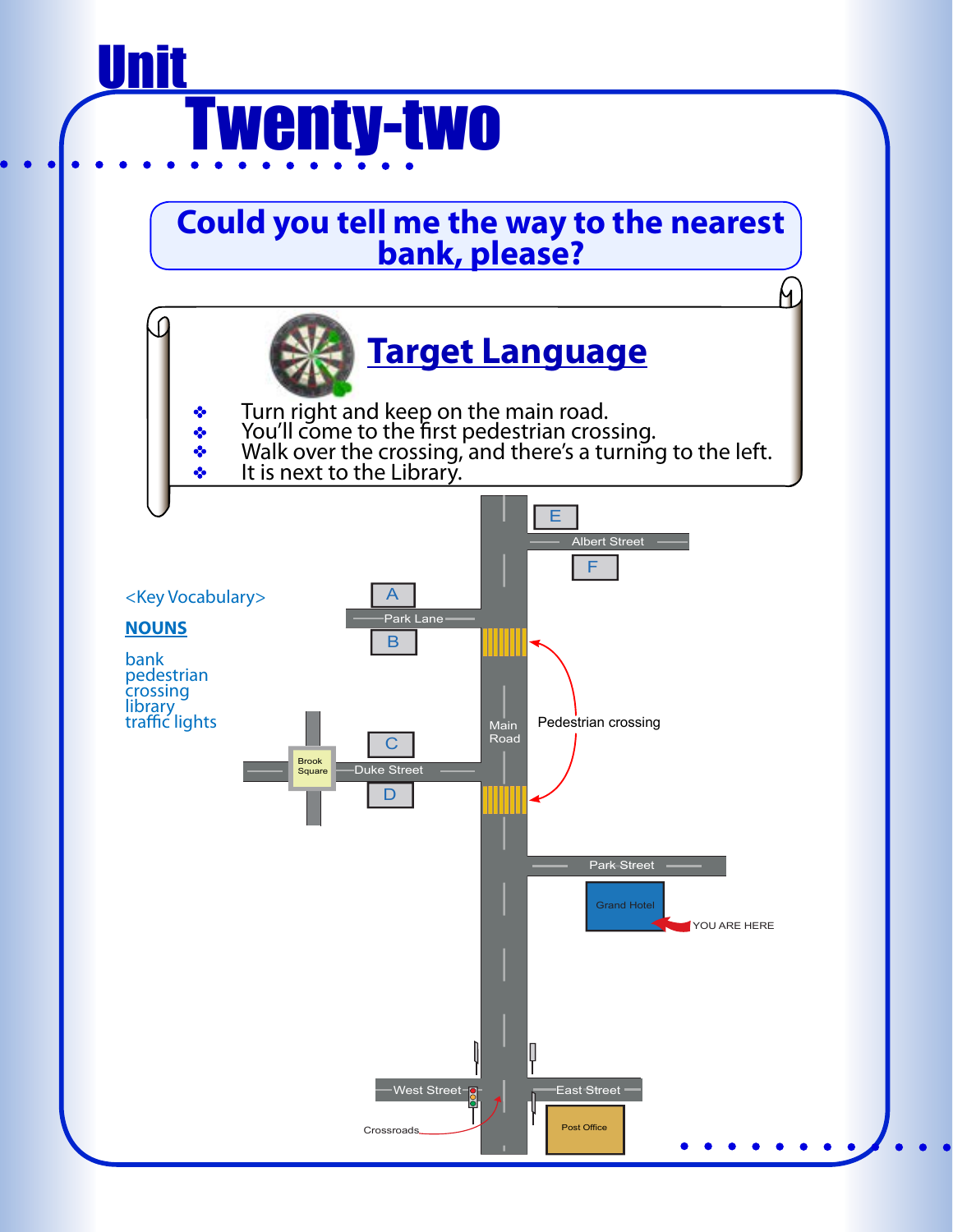# <u>Unit</u> Twenty-two

## **LISTENING AND READING**

**1. Q-rex is now in London. He wants to go to a bank. Watch your teacher playing the roles of Q-rex and a hotel receptionist .**

#### **2. Listen and repeat**

#### **3. Read and listen**

| Q-rex<br><b>Receptionist:</b><br>Q-rex             |  | : Excuse me. Could you tell me the way to the nearest bank, please?<br>Well, it's in Duke Street, near Brook Square.<br>Is it far to walk?<br><b>Receptionist :</b> It isn't far from here. Turn left outside the hotel and go straight ahead |  |  |
|----------------------------------------------------|--|-----------------------------------------------------------------------------------------------------------------------------------------------------------------------------------------------------------------------------------------------|--|--|
|                                                    |  | until you get to the main road. Turn right and keep on the main road.<br>You'll come to the first pedestrian crossing. Walk over the crossing, and<br>there's a turning to the left. Go up there.                                             |  |  |
| Q-rex                                              |  | What's the name of the road?                                                                                                                                                                                                                  |  |  |
| <b>Receptionist:</b>                               |  | Duke Street. Go up there and the bank is about fifty meters up there on the right hand side. It is next to the Library.                                                                                                                       |  |  |
|                                                    |  |                                                                                                                                                                                                                                               |  |  |
|                                                    |  |                                                                                                                                                                                                                                               |  |  |
| Q-rex                                              |  | : Thank you very much indeed.                                                                                                                                                                                                                 |  |  |
|                                                    |  |                                                                                                                                                                                                                                               |  |  |
|                                                    |  | <b>GRAMMAR MEMO</b>                                                                                                                                                                                                                           |  |  |
| <b>Polite expressions</b>                          |  |                                                                                                                                                                                                                                               |  |  |
| Excuse me.<br>You say excuse me to somebody you do |  |                                                                                                                                                                                                                                               |  |  |
|                                                    |  | not know when you want to attract their                                                                                                                                                                                                       |  |  |

**• Could you** "Could you .....?" is often used for requests. This is more polite than "Can

**SPEAKING**

#### **4. Answer the questions without looking at the text.**

1. Where is the turning to the bank? Is it at the first pedestrian crossing or at the second pedestrian crossing?<br>2. Do you have to turn right or left?

attention.

vou ……?

- 
- 3. What is the name of the street that you have to turn into?<br>4. How far along this road do you have to walk?<br>5. Which side of the road is the bank on?
- 
- 
- 6. Find the bank on the map. Is it A, B, C, D, E or F?

#### **5. With your teacher, ask for and give directions to the Post Office. Start from YOU ARE HERE on the map.**

#### **Some useful expressions**

Excuse me, is there a supermarket near here? Yes. It's in Church Road , between the chemist's and the baker's. Go straight ahead The pub is on the corner of Station Road and Lower Road. On the opposite side of the Cinema. It's opposite the car park.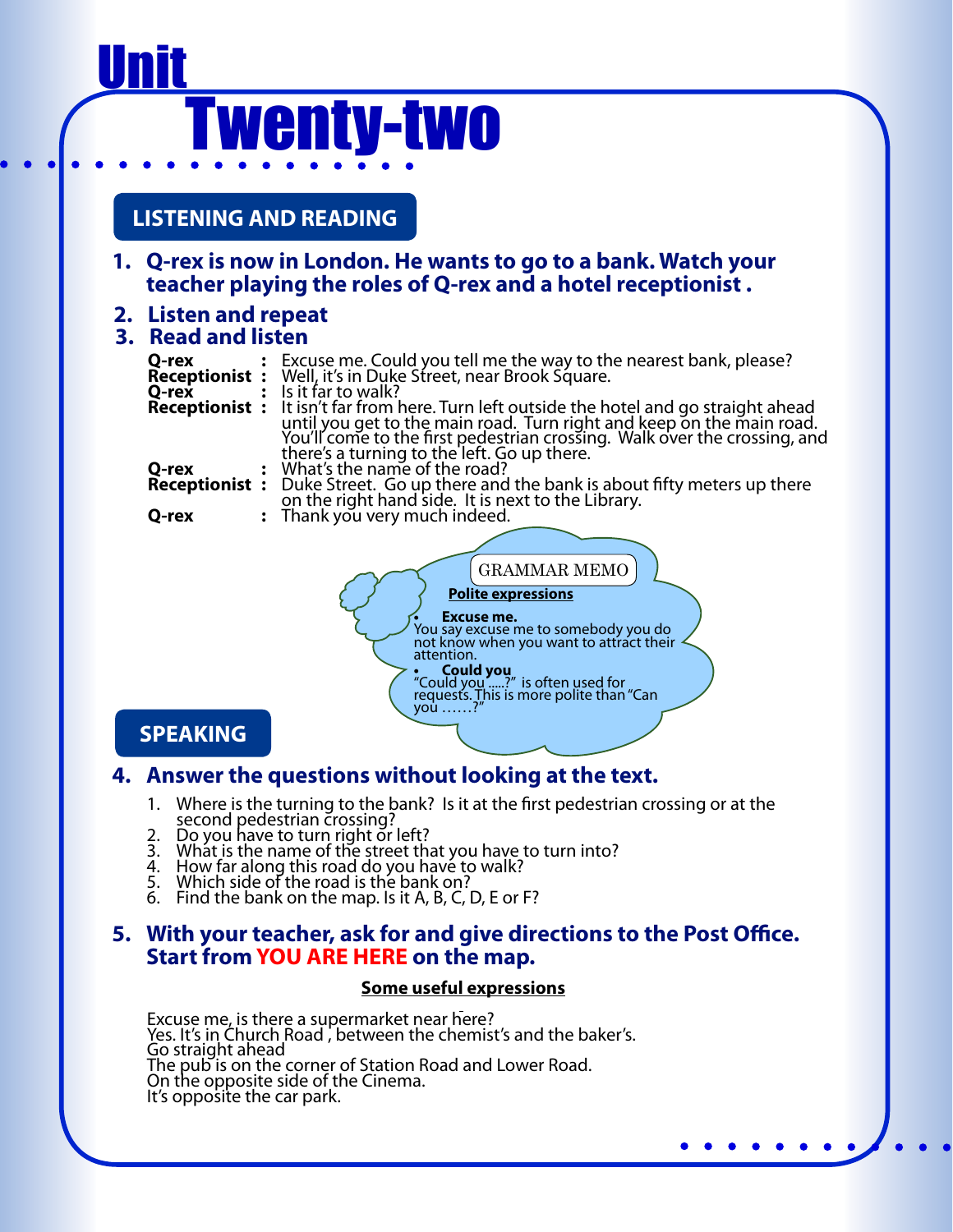# **<u>Unit</u>** Twenty-two

# **SPEAKING**

**6. Now answer your teacher's questions.** 



- Directions (1)
- Prepositions of place
- Polite expressions

## **WRITING**

# **Check 22** Word order

- 1. road / right / and / main / on / turn / keep / the / ./
- 2. crossing / come / pedestrian / the / you'll / first / to / ./
- 3. over / to / walk / a / left / crossing / turning / and / the / the / there's /  $\sqrt{ }$
- 4. library / is / the / it / next / to /  $\sqrt{ }$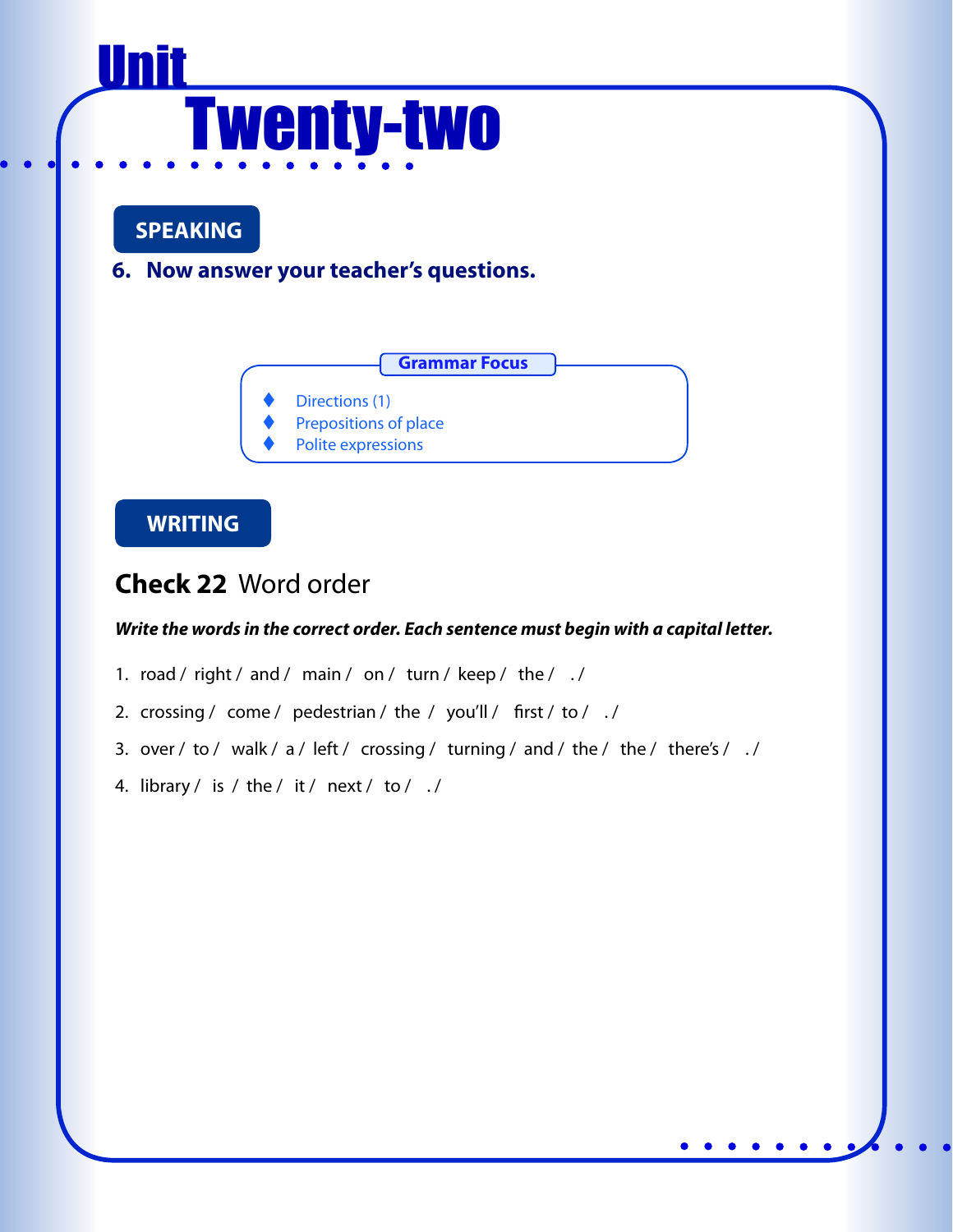# Ī <u>Unit</u> **Twenty-three**

# **You take the M3 motorway first.**



N.

- Would you like to come to our country house for the weekend?
- **Then leave the M3 at Woking.**
- **Turn left at the traffic lights.**
- **Then, go up the hill and over the first bridge.**

<Key Vocabulary>

#### **NOUNS**

bridge hill journey

**VERBS**

invite accept decline



**M3 Motorway**

### **LISTENING AND READING**

- **1. Watch your teacher playing the roles of Jane and Q-ty .**
- **2. Listen and repeat**
- **3. Read and listen**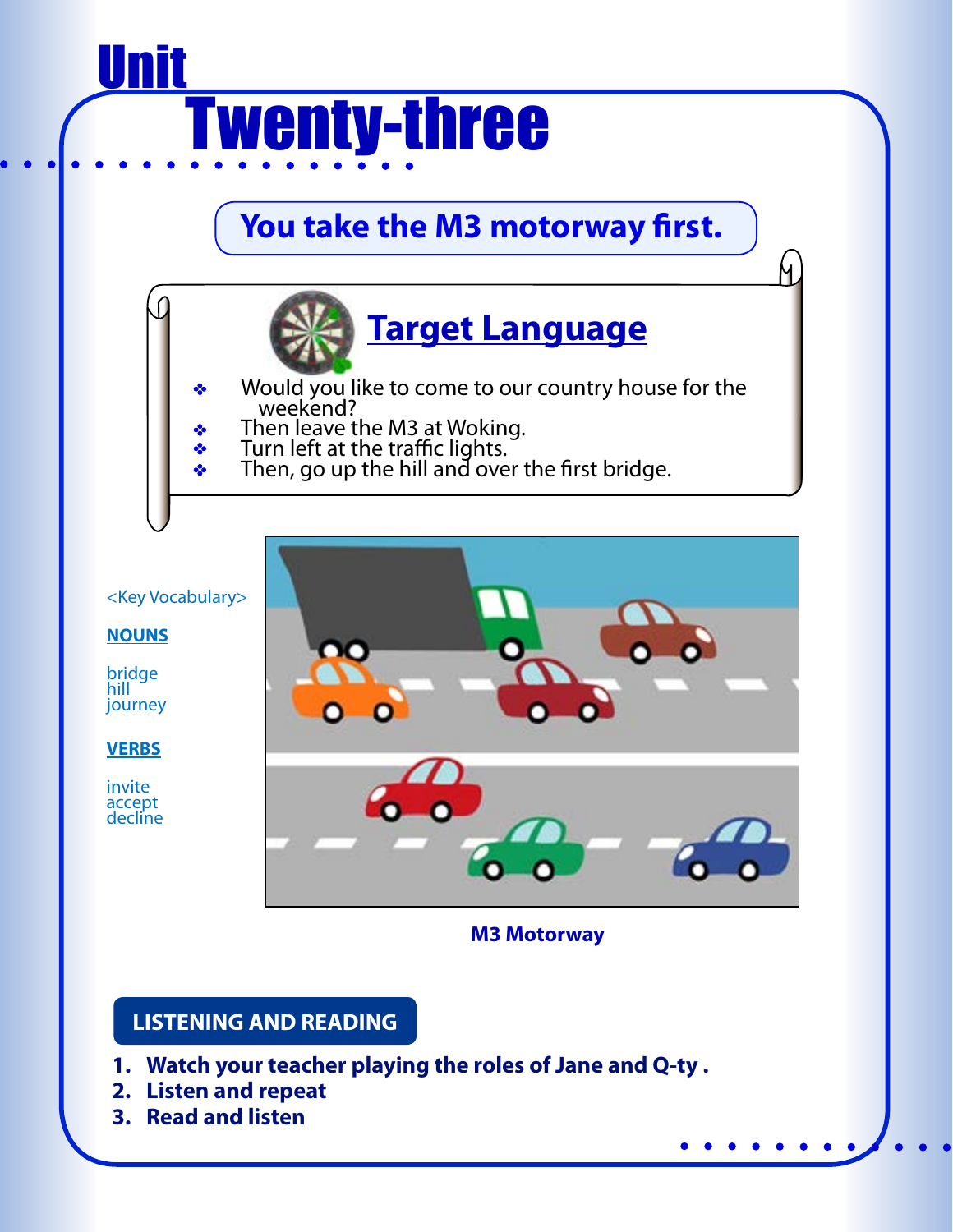

#### **4. Listen to Q-ty's directions to her country house again and complete the text with the prepositions in the box.**

at at at over along by past past up up round on

Well, you take the M3 motorway first. Then leave the M3  $($  ) Woking. Turn left  $($  ) the traffic lights. Then, go () the hill and () the first bridge. Turn right and () the road () the river. Go () the pub, and turn left () the hill. Go () the corner () the ( ) the river. Go ( ) the pub, and turn left ( ) the hill. Go ( ) the corner ( ) the farm ( ) the left, and our country house is ( ) the end of the road.

#### **5. Listen to Q-ty's directions again and draw a map to her country house.**

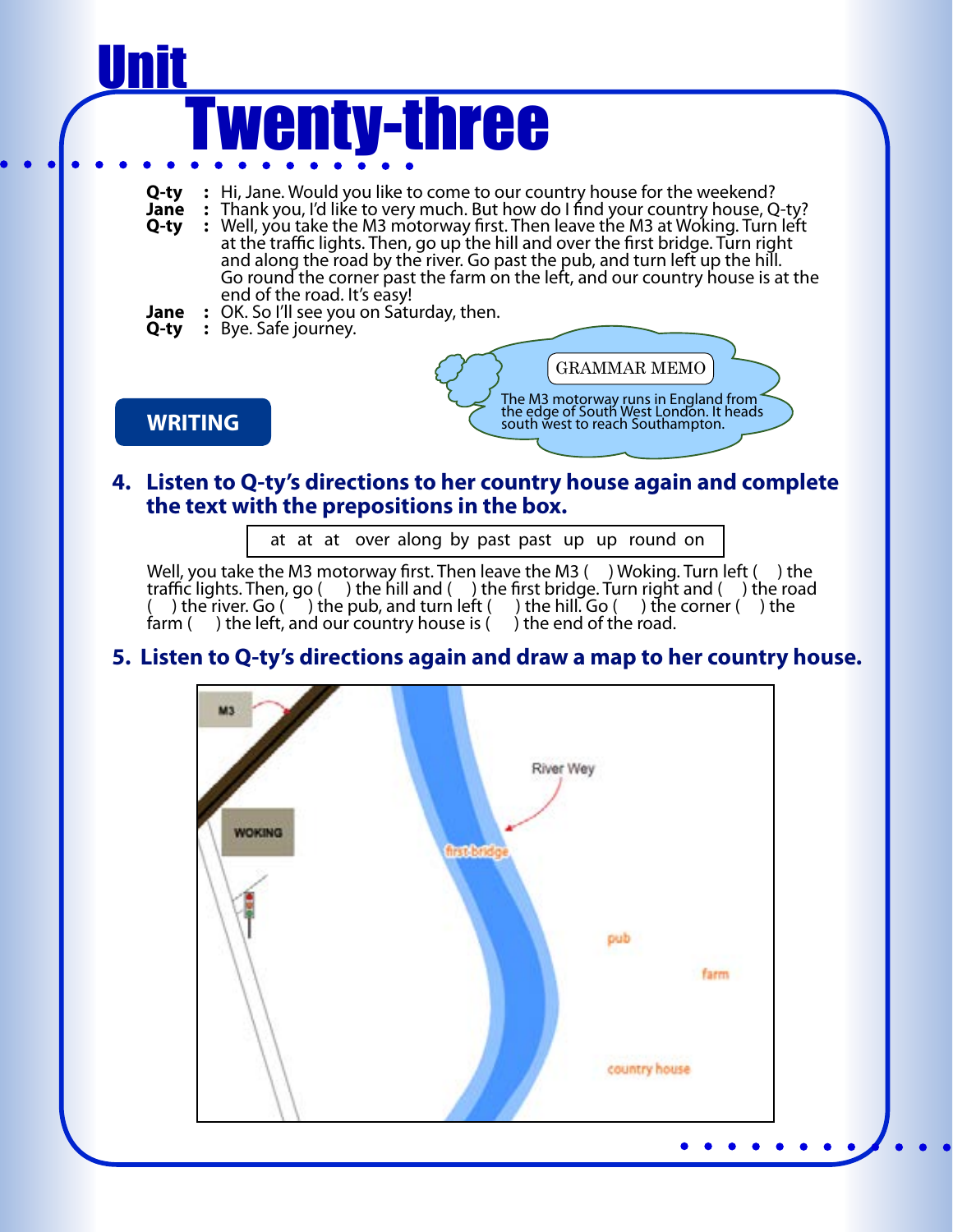# <u>Unit</u> **Twenty-three**

### **SPEAKING**

#### **Polite expressions** GRAMMAR MEMO

"Would you like to .....?" is often used for invitations. This is more polite than "Do you want to ……?"

#### **• Would you like to . . . ?**

- **6. You are invited to dinner and you are accepting it. Fill in the blanks.**
	- ( ) you ( ) to come and have dinner with us this evening?
	- 1. Thank you, I'd ( ) to very much.
	- 2. That  $($  ) be very nice.
	- 3.  $\left(\begin{array}{cc} 0 & 1 \end{array}\right)$  pleasure.
	- $\ddot{4}$ .  $\dot{1}$  (  $\dot{1}$ ), very much.

### **7. You are invited to dinner and you are declining it. Fill in the blanks.**

Would you like to come and watch a game of cricket with me?

- 1. Thank you very much,  $($ ) I'm a bit busy at the moment.
- 2. Thank you ( ) asking me, ( ) I have to finish this report today.
- 3. I'd  $($   $)$  to,  $($   $)$  I've got an exam this afternoon.
- 4. I'm very  $( )$ , I can't. My uncle is coming this afternoon.

# **SPEAKING**

### **8. Now answer your teacher's questions.**



- Directions (2)
- Prepositions of place and movement
- **Invitations**

### **WRITING**

# **Check 23** Word order

- 1. for / country / you / the / come / to / to / weekend / house / like / our / would / ? /
- 2. Woking / M3 / at / leave / the / then / . /
- 3. lights / left / at / traffic / turn / the / . /
- 4. go / the / then / up / over / and / bridge / first / hill / the / . /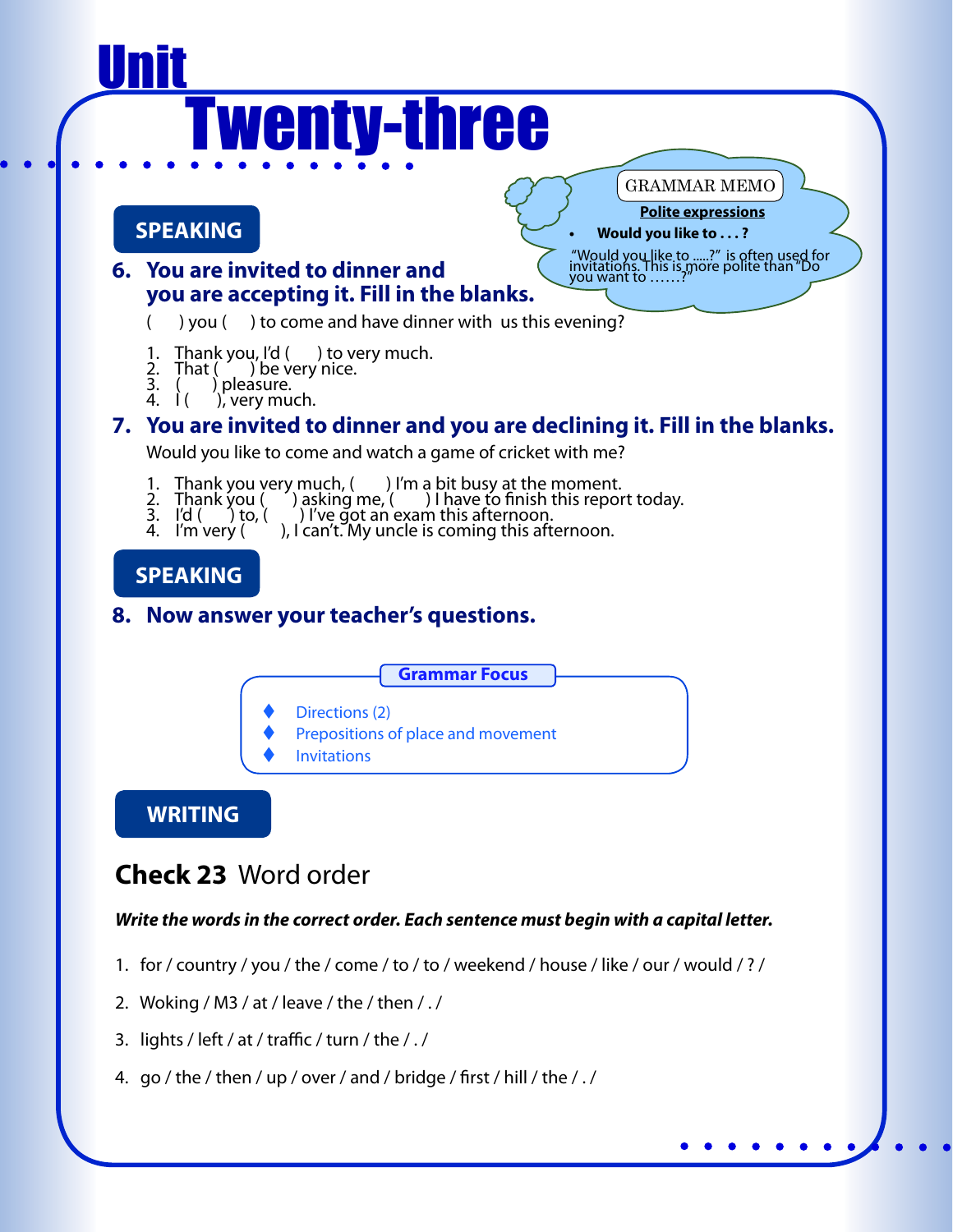

# **It's called a Catseye road stud.**



N.

- The Catseye road stud was invented and patented by<br>Percy Shaw in 1934.
- 
- Why are they called Catseyes?
- This was set in the road.

#### <Key Vocabulary>

#### **NOUNS**

road stud reflector fog precipice beam device

#### **VERBS**

invent patent manufacture fade shine inspire



"LIGHTDOME" by ELIST2008 - Dwn texts. Licensed ander Public Demain via Commons - Mtps://commons.untimedia.org/wiki/-FleUGITDOME/FGA/reduFiel/GITDOME/FG

### **LISTENING AND READING**

- **1. Watch your teacher playing the roles of Q-rex and Q-ty .**
- **2. Listen and repeat**
- **3. Read and listen**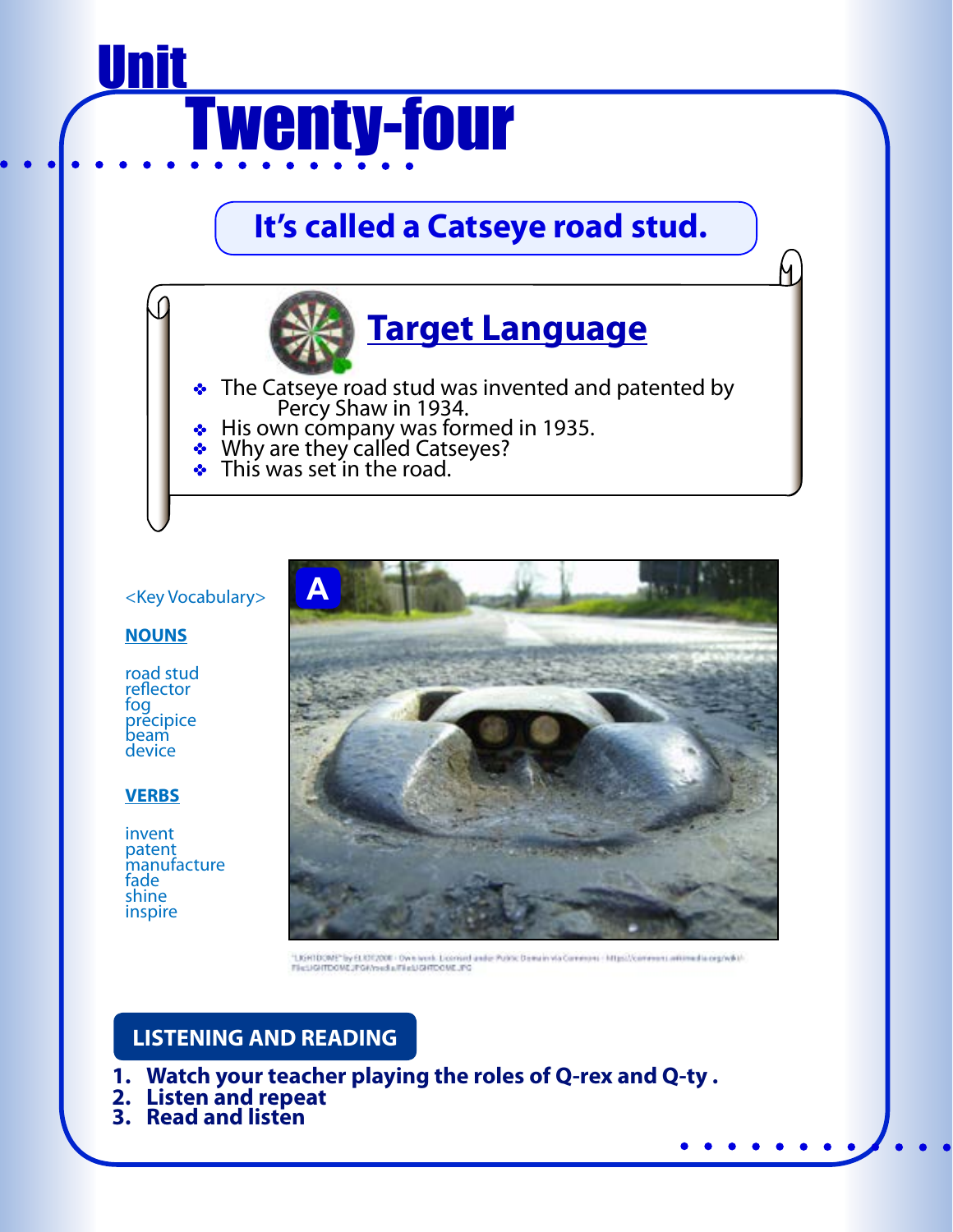# Ī <u>Unit</u> **Twenty-four**

- **Q-rex :** Hi, Q-ty. Let's take a look at Picture A. Can you tell me what this is?
- **Q-ty :** Well, I have no idea, Q-rex. What is it?
- **Q-rex** : It's called a Catseye road stud. The Catseye road stud was invented and patented by Percy Shaw in 1934. And his own company was formed in 1935 to manufacture the new Catseye road studs.
- **Q-ty :** What is a Catseye road stud exactly?
- **Q-rex** : Catseyes are the road reflectors and they help drivers see in the fog or at night. When other road markings fade, Catseyes shine to lead the way.
- **Q-ty :** Why are they called Catseyes?
- **Q-rex :** In 1933, Percy was driving in dense fog. He narrowly avoided going over a precipice, when the beam of his headlights reflected in the eyes of a cat sitting on a roadside fence. This inspired him to invent a small device involving two glass beads placed close together encased in rubber. This was then set in the road at intervals between the lanes of traffic.
- **Q-ty :** How interesting!

# **4. Underline all the Passives in the text.**

# **The Passive** • Form of the passive: *be* **+ past participle** In the passive, the object of an active verb becomes the subject of the passive verb. **(Active)** actor action (non-actor)<br> **My father made** these chair **My father made these chairs. (Passive)**  $\frac{(non-actor)}{(These chains)}$  action actor **actor by my father.** Only **transitive verbs** (verbs that are followed by an object) are used in the passive.<br>The passive **without 'by + agent'** allows us to omit the 'actor', if the 'actor' is not important or is not known. **Grammar Reference**

**WRITING**

### **5. Change the active to the passive by supplying the correct form of be.**

- 
- 2. Q-ty has opened the door. The door …………………opened by Q-ty
- 3. Q-ty opened the door. The door …………………opened by Q-ty
- 
- 5. Q-ty is going to open the door.  $\rightarrow$  The door ...........................opened by Q-ty
- 1. Q-ty opens the door.  $\rightarrow$  The door  $\dots$  is… $\dots$  opened by Q-ty.
	-
- 4. Q-ty will open the door.  $\rightarrow$  The door ...........................opened by Q-ty
	-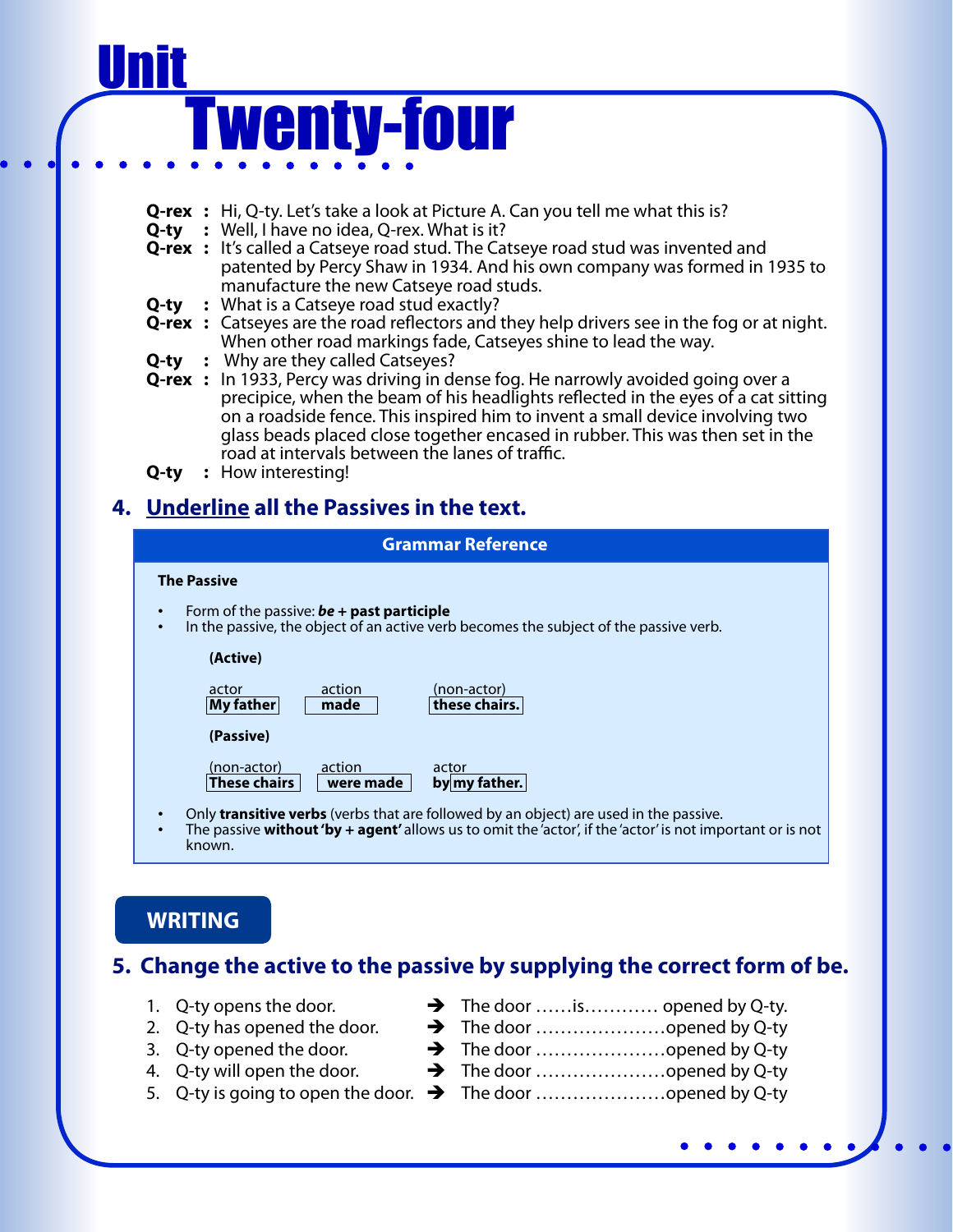# Ī <u>Unit</u> Twenty-four

## **6. Change the passive to the active.**

- 1. It is called a catseye road stud.  $\rightarrow$  They call it a catseye road stud.
- 2. The Catseye road stud was invented by Percy Shaw in 1934.
	- Percy Shaw ……………………..
- 3. His own company was formed in 1935. He ………………………………… 4. This was set in the road at intervals between the lanes of traffic.
	- They ……………………………

# **SPEAKING**

### **7. Now answer your teacher's questions.**



### **WRITING**

# **Check 24** Word order

- 1. invented / 1934 / Percy Shaw / was / it / in / by / . /
- 2. in / company / formed / own / was / 1935 / his / . /
- 3. are / Catseyes / they / why / called / ? /
- 4. was / road / this / set / in / the /  $\sqrt{ }$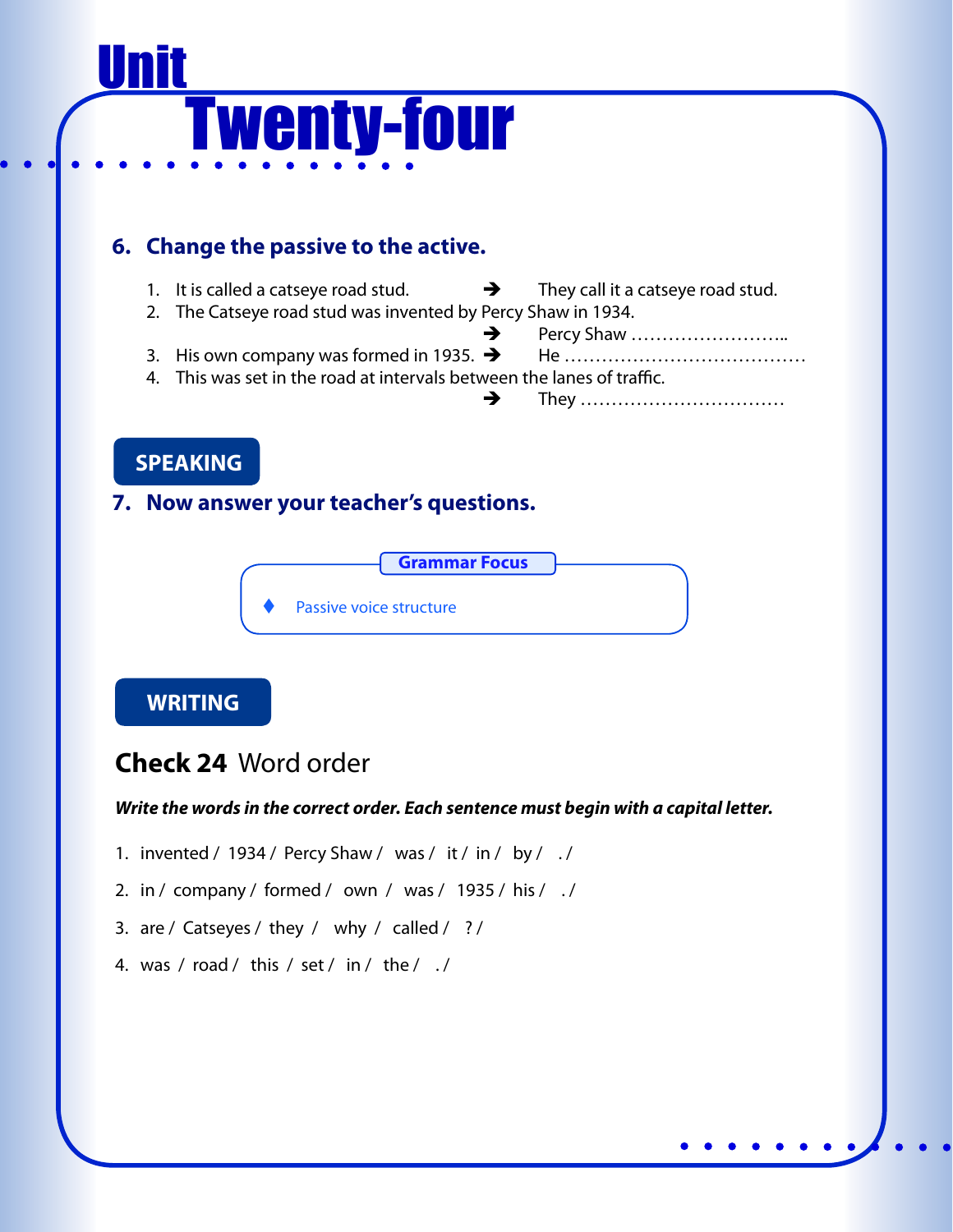# Ī <u>Unit</u> **Twenty-five**

# **Many people speak English, don't they?**



#### <Key Vocabulary>

#### **NOUNS**

money coins notes (=banknotes/ bills)

# **Money (Uncountable)**



**Coins (countable) Notes (countable)**

#### **LISTENING AND READING**

- **1. Watch your teacher playing the roles of Q-rex and Q-ty .**
- **2. Listen and repeat**
- **3. Read and listen**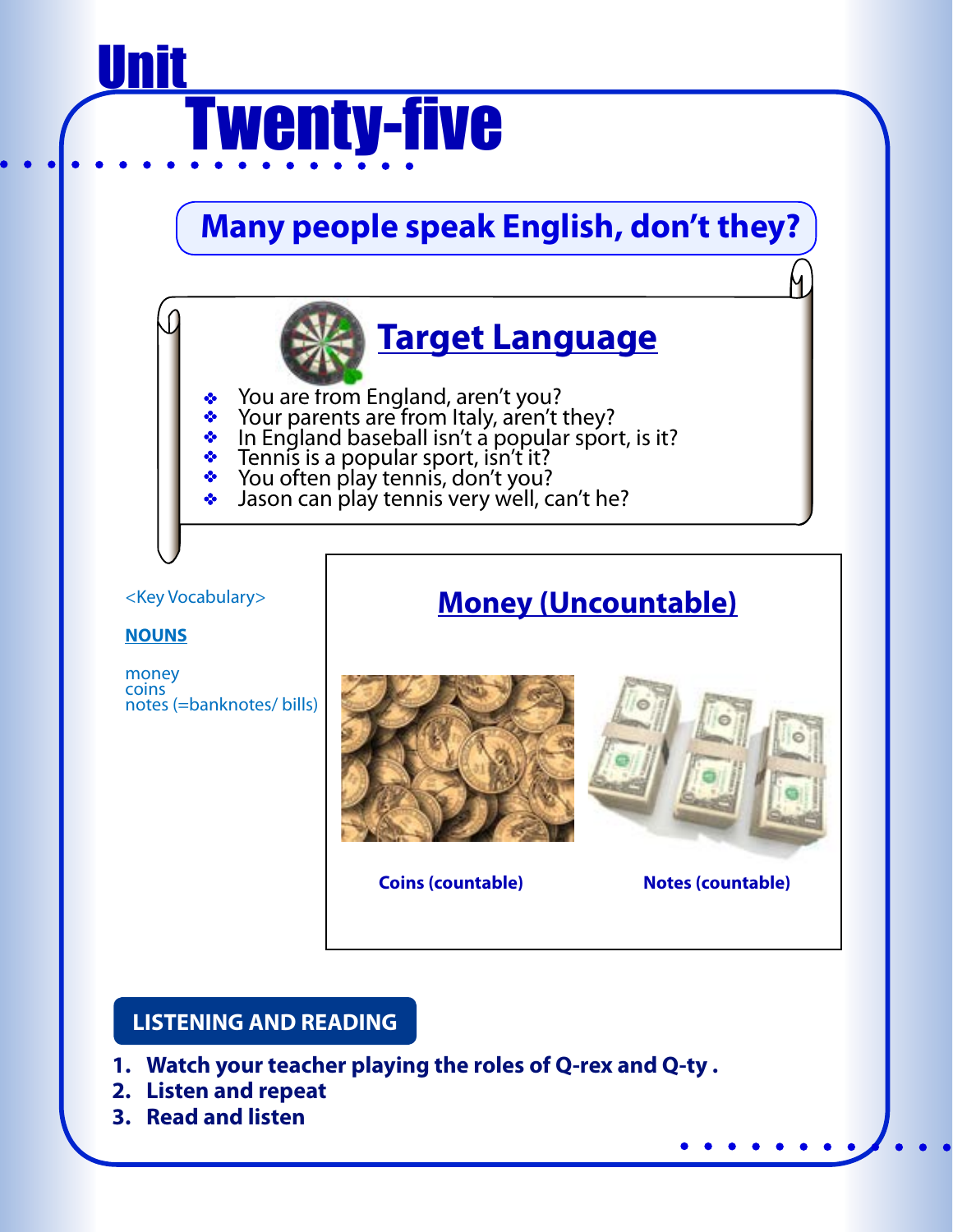# Ī <u>Unit</u> **Twenty-five**

- **Q-rex :** Hi, Q-ty. You are from England, aren't you?
- **Q-ty** : Yes, I am. And your parents are from Italy, aren't they?
- **Q-rex** : Yes, they are. Tell me. In England baseball isn't a popular sport, is it?
- **Q-ty :** No, it isn't. Only a few people play baseball.
- **Q-rex :** But tennis is a popular sport, isn't it?
- **Q-ty :** Yes, a lot of people play tennis.
- **Q-rex :** You often play tennis, don't you?
- **Q-ty :** Yes, I do.
- **Q-rex :** Jason can play tennis very well, can't he?
- **Q-ty :** Yes, he can. He teaches me a lot.

#### **4. Rewrite the following statements into tag questions.**

- 1. Many people speak English, don't they?
- 2. English is spoken by many people, ……………………
	- 3. Snow is white, ………………………….
	- 4. You don't like fish, ……………………………
	- 5. We must go, …………………………….
	- 6. Mike should try harder, ……………………………….
	- 7. Jane was here, ………………………………
	- 8. It isn't raining, ………………………………..

#### **Grammar Reference**

#### **Tag question**

A tag question is a little question we add to the end of a statement. It is made up of "auxiliary verb (or be) $" + "subject pronoun".$ 

- 
- You like fish, don't you?<br>If the statement is positive, the tag is negative.
- 
- If the statement is negative, the tag is positive.<br>• If there is no "auxiliary" or "be" in the statement, we use "do" as the auxiliary in the tag question.
- § The tag question invites the hearer to respond to a statement. Negative tags expect a 'Yes' answer, positive tags expect a 'No' answer.<br>§ If the tag has a rising tone, it means 'I'm not sure, so please confirm that it is
- $§$  If the tag has a rising tone, it means 'I'm not sure, so please confirm that it is true.'<br>If the tag has a falling tone, it means 'I know it's true, so please agree with me.'
- If the tag has a falling tone, it means 'I know it's true, so please agree with me.'

#### **5. Choose the correct question tags for the statements.**

- 1. Mike catches the bus,  $\overline{\phantom{a}}$  a. will she?
- 2. Jane finished work,  $\sim$  b. isn't she?
- 3. My mother won't be back,  $\begin{array}{ccc} 3. & \text{My mother work} & \text{Mz} \\ 4. & \text{They don't have a car,} \end{array}$  d. doesn't he?
- 4. They don't have a car,
- 5. Sue is reading her book, and the e. do they?<br>6. He doesn't drive his car. The e. did I?
- 6. He doesn't drive his car, f. did I?
- 7. Linda has come, g. won't you?
- 
- 8. I didn't say a lot, h. didn't she?<br>9. You will give the car back, h. aren't we? 9. You will give the car back, The Coventy i. aren't we?<br>10. We are on the right bus, The Coventy i. does he?
- 10. We are on the right bus,  $\qquad i.$
- 
- 
- 
- 
- 
- 
- 
- 
- 
-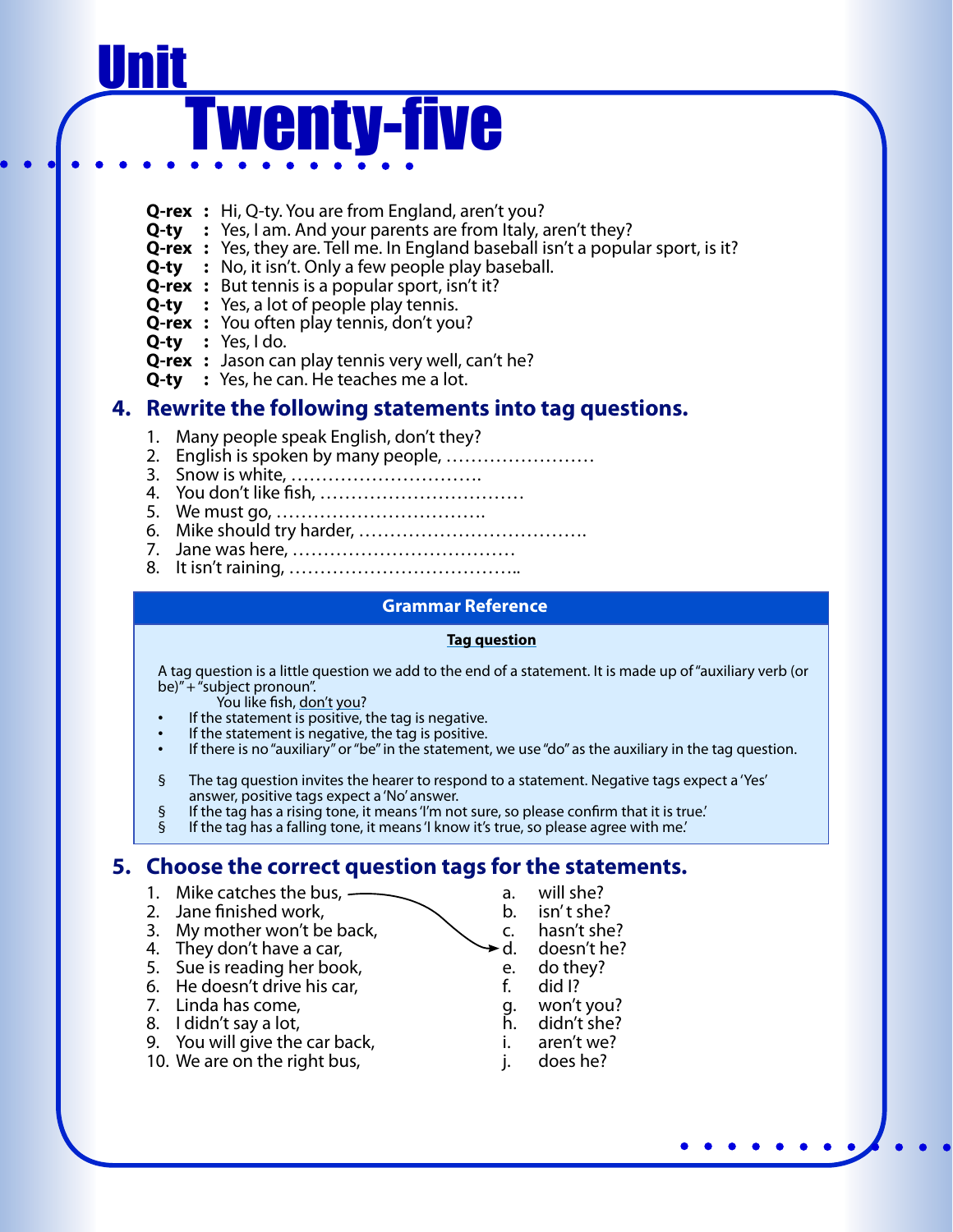# Ī <u>Unit</u> **Twenty-five**

#### **6. Choose the correct option.**

- 1. Just a few / a little milk in my tea, please.
- 2. There is a few / a lot of traffic in Tokyo.
- 3. There are a few / a little books on the desk.
- 4. I didn't buy some / any apples.
- 5. I want some / any sugar in my coffee.
- 6. Do you have some / any brothers or sisters?
- 7. How many / much money do you have?
- 8. How many / much coins do you have in your pocket?

#### **Grammar Reference**

#### **Expressions of quantity**

- We can say three <u>books</u>, two <u>boys</u>, ten dollars. We can count them. These are count (able) nouns.<br>We cannot say three <u>waters</u>, two milks, one money. We cannot count them. These are<br>uncount (able) nouns.
- 
- uncount (able) nouns.<br>
We use 'a few with count nouns (=a small quantity of count nouns)<br>
E.g. We bought a few eggs.<br>
We use 'a little' with uncount nouns (= a small quantity of uncount nouns)<br>
E.g. We bought a little milk
- 
- 
- 
- 
- 

### **SPEAKING**

#### **7. Now answer your teacher's questions.**

**Grammar Focus**

- **Tag questions**
- Expressions of quantity: Countable nouns/ Uncountable nouns

**WRITING**

# **Check 25** Word order

- 1. is/ isn't / in / sport / England / baseball / popular / it / a / ? /
- 2. a / is / popular / isn't / tennis / sport / it / ? /
- 3. you / you / don't / often / tennis / play / ? /
- 4. can / can't / play / well / Jason / very / he / tennis / ? /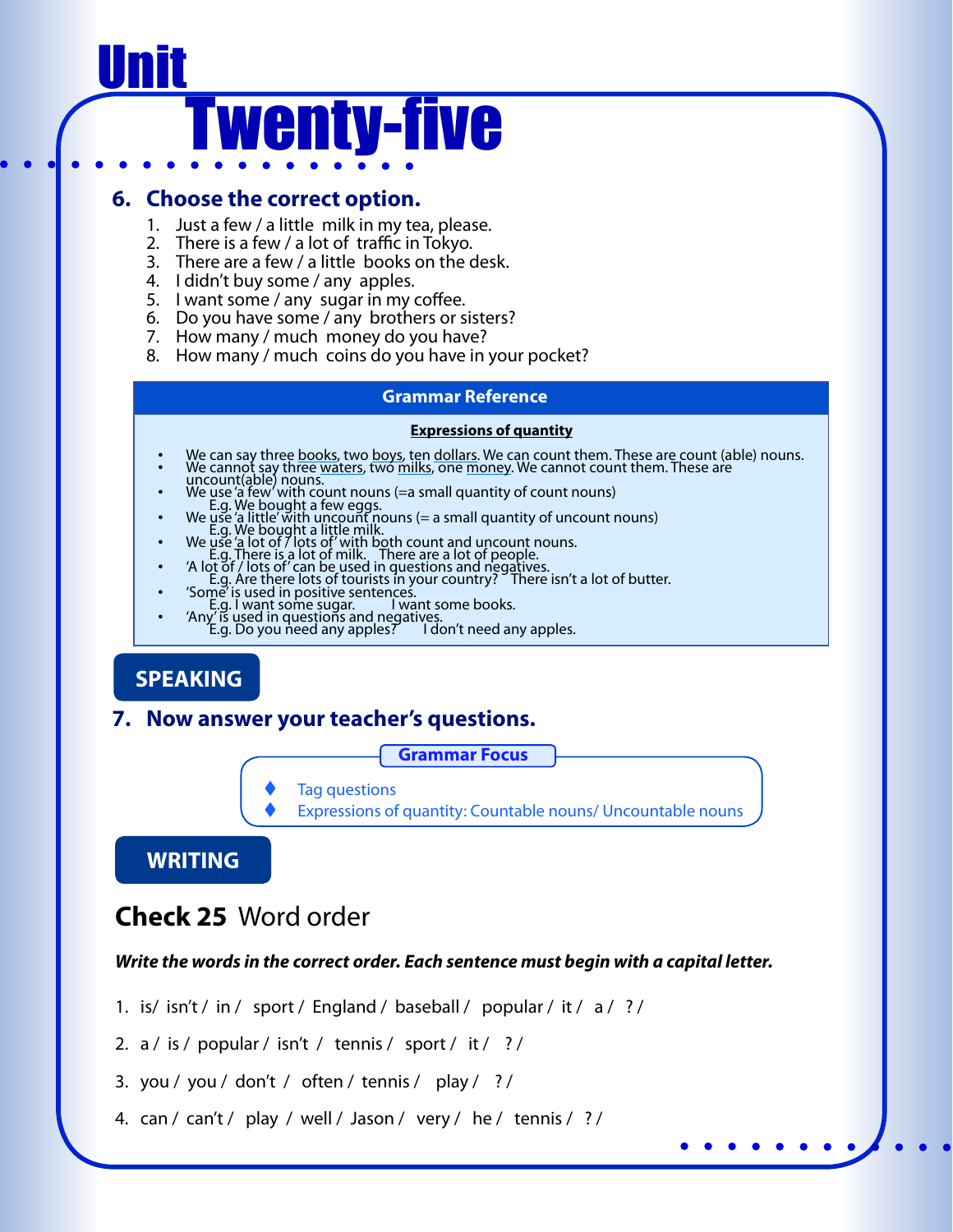# Ī **Unit** Twenty-five

#### **LIST OF IRREGULAR VERBS**

| <b>Base form</b> | <b>Past Simple</b> | <b>Past participle</b> |
|------------------|--------------------|------------------------|
| be               | was / were         | been                   |
| become           | became             | become                 |
| begin            | began              | begun                  |
| break            | broke              | broken                 |
| bring            | brought            | brought                |
| build            | built              | built                  |
| buy              | bought             | bought                 |
| caťch            | caught             | caught                 |
| choose           | chose              | chosen                 |
| come             | came               | come                   |
| cost             | cost               | cost                   |
| cut              | cut                | cut                    |
| do               | did                | done                   |
| draw             | drew               | drawn                  |
| drink            | drank              | drunk                  |
| drive            | drove              | driven                 |
| eat              | ate<br>fell        | eaten                  |
| fall<br>feel     | felt               | fallen<br>felt         |
| fight            | fought             | fought                 |
| find             | found              | fouñd                  |
| ſЈу              | flew               | flown                  |
| fórget           | forgot             | forgotten              |
| get              | got                | got/gotten             |
| give             | qave               | given                  |
| go               | went               | gone                   |
| grow             | grew               | grown                  |
| have             | had                | had                    |
| hear             | heard              | heard                  |
| hit              | hit                | hit                    |
| hold             | held               | held                   |
| keep             | kept               | kept                   |
| know             | knew               | known                  |
| leave            | left               | left                   |
| lend             | lent               | lent                   |
| lose             | lost               | lost                   |
| make             | made               | made                   |
| meet             | met                | met                    |
| pay              | paid               | paid                   |
| put              | put                | put                    |
| /ri: d/          | /red/              | /red/                  |
| read             | read               | read                   |
| ride             | rode               | ridden                 |
| run              | ran                | run                    |
| say              | said               | said                   |
| see              | saw                | seen                   |
| sell             | sold               | sold                   |
| send             | sent               | sent                   |
| shut             | shut               | shut                   |
| sing             | sang               | sung                   |
| sit              | sat                | sat                    |
| sleep            | slept              | slept                  |
| speak            | spoke              | spoken                 |
| spend            | spent              | spent                  |
| stand            | stood              | stood                  |
| steal            | stole              | stolen                 |
| swim             | swam               | swum                   |
| take<br>teach    | took               | taken                  |
| tell             | taught<br>told     | taught<br>told         |
| think            | thought            | thought                |
| understand       | understood         | understood             |
| wake             | woke               | woken                  |
| wear             | wore               | worn                   |
| win              | won                | won                    |
| write            | wrote              | written                |
|                  |                    |                        |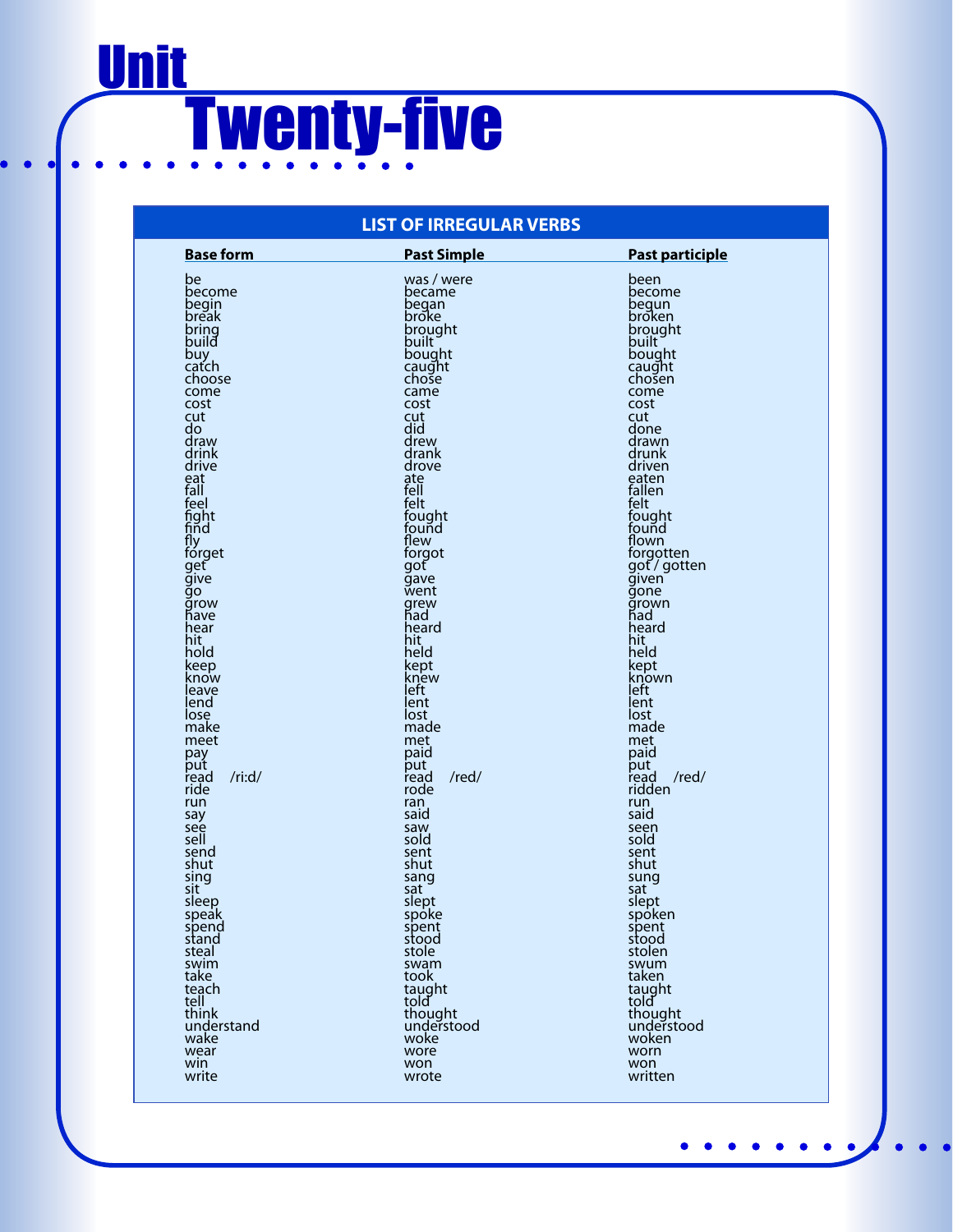# Progress Check

#### **I. Complete the sentences. Use "as + adjective +as."**

- 1. Q-ty's dog is cute.<br>Q-rex's dog is cute, too.<br>Q-ty's dog is \_\_\_\_\_\_\_\_\_\_\_\_\_\_\_
- 2. Chris is tall. His brother is tall, too.<br>Chris is
- 3. Q-ty's house is new. Jane's house is new, too. Q-ty's house is
- 4. Q-ty is pretty. Beth is pretty, too. Q-ty is  $\equiv$
- 5. Tina's test score is good. Beth's test score is good, too. Tina's test score is \_\_\_\_\_\_\_\_\_\_\_\_\_\_.

#### **II. (True or False) If it is false, write the correct positions.**

- 1. The library is next to the park.
- 2. The park is located on Main street.
- 3. The Men's Department Store is along Dawson Avenue.
- 4. Jane's house is by the river.
- 5. The park is on Second Avenue.